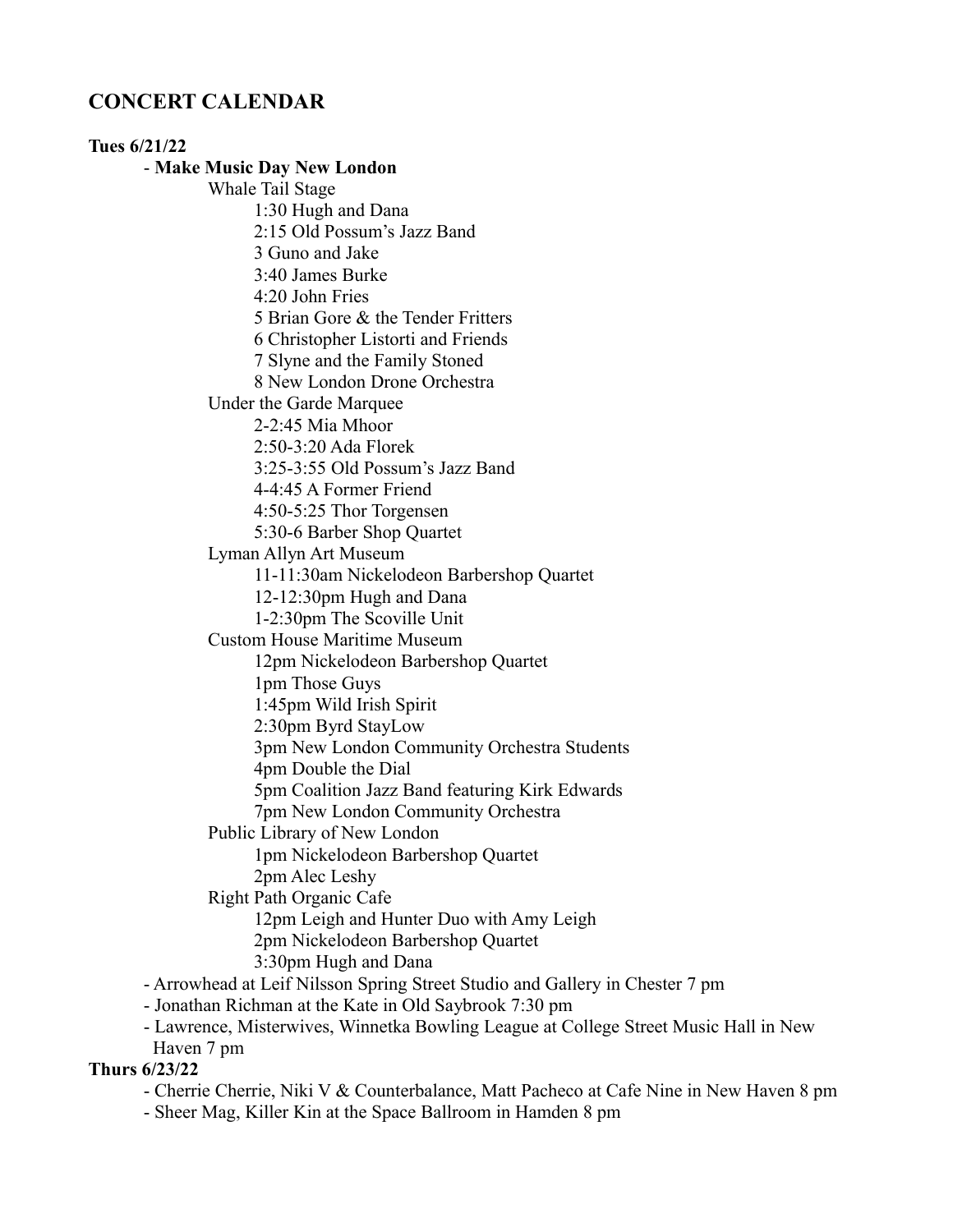### **Fri 6/24/22**

- Purity Ring, Ekkstacy at College Street Music Hall in New Haven 8 pm
- Queen Moo, Weakened Friends, Sargasso at the State House in New Haven 7 pm
- Bobby Oroza, Kolumbo at Cafe Nine in New Haven 9 pm
- Joey Wit & the Definition, Eric Sommer, Chaser Eight at the Cellar on Treadwell in Hamden 7 pm
- The Acacia Strain, I Am, 156/Silence, Chained to the Bottom of the Ocean at the Space Ballroom in Hamden 7 pm
- Happy Ending at Best Video in Hamden 5 pm

### **Sat 6/25/22**

- Erin Harpe Duo, I Anbassa & the Word Sound Power Movement, Mikaela Davis, the Suffers, Dustbowl Revival at Chelsea Parade Park in Norwich 11 am-7 pm
- Fleet, the Penniless Wild, Jake Kulak Band, Julie Rhodes & Electric Co. at the Harp & Dragon in Norwich 7 pm
- Anna May, Static & Rust at Reliance Health in Norwich 7 pm
- Will Bartnicki, Chris Listorti at Artspace in Norwich 7 pm
- The Hard Feelings, Kala Farnham, Nick Bosse at Epicure Brewing in Norwich 7 pm
- Pocket Vinyl, Jampson Jubilee at Enso Studio in Norwich 7 pm
- FaTE, Canopy, the Mary Jane Jones, Bella's Bartok at Strange Brew in Norwich 7 pm
- Dear Samson, Michelle Eileen, Mary-Elaine Jenkins, Ali McGuirk at These Guys Brewing Co. in Norwich 7 pm
- Allison Rose, The Bauer Brothers, Stephen Brodie, Coltt Winter Lepley, Ruby Rae, the Meadows Brothers at Billy Wilsons's in Norwich 7 pm
- Dan Stevens, Victim or Victor at Wauregan Art Gallery in Norwich 7 pm
- Braiden Sunshine at Nightingale's in Old Lyme 7-9 pm
- Plywood Cowboy at Leif Nilsson Spring Street Studio and Gallery 7 pm
- Elison Jackson, Big Sigh, Tubeyfrank, Sam Carlson, Dear Rabbit at Cafe Nine in New Haven 9 pm
- Daniel Nunnelee, Drumming Bird at the Space Ballroom in Hamden 8 pm
- Half Apology, Ten Ton Mojo at the Cellar on Treadwell in Hamden 6:30 pm
- The Shellye Valauskas Experience at Best Video in Hamden 5 pm
- The Abductors, Razorblade Handgrenade, 21 Gun Salute, Violent Way, Cry Havoc, the Agonizers at Cherry Street Station in Wallingford 8 pm

# **Sun 6/26/22**

- Turnpike All-Stars at the Turnpike Cafe in Montville 3-6 pm
- Dan Stevens at the Barn in Groton 4 pm
- Sweet Mercy at the Knickerbocker Tap Room in Westerly 7 pm FREE
- Don Randi at Cafe Nine in New Haven 4 pm

# **Mon 6/27/22**

- Melvins, Helms Alee, Harsh Mellow at the Space Ballroom in Hamden 8 pm

# **Tues 6/28/22**

- Hugh and Dana at Groton Farmers Market (Washington Park) 3-6 pm
- Flogging Molly, the Interrupters, Tiger Army, the Skints at Westville Music Bowl in New Haven
- The Psychedelic Furs at the Webster Theater in Hartford 7 pm

# **Wed 6/29/22**

- The Fivers, Lumot, Lighthouse at Cafe Nine in New Haven 8 pm

# **Thurs 6/30/22**

- Chris Monti at the Knickerbocker Tap Room in Westerly 8 pm FREE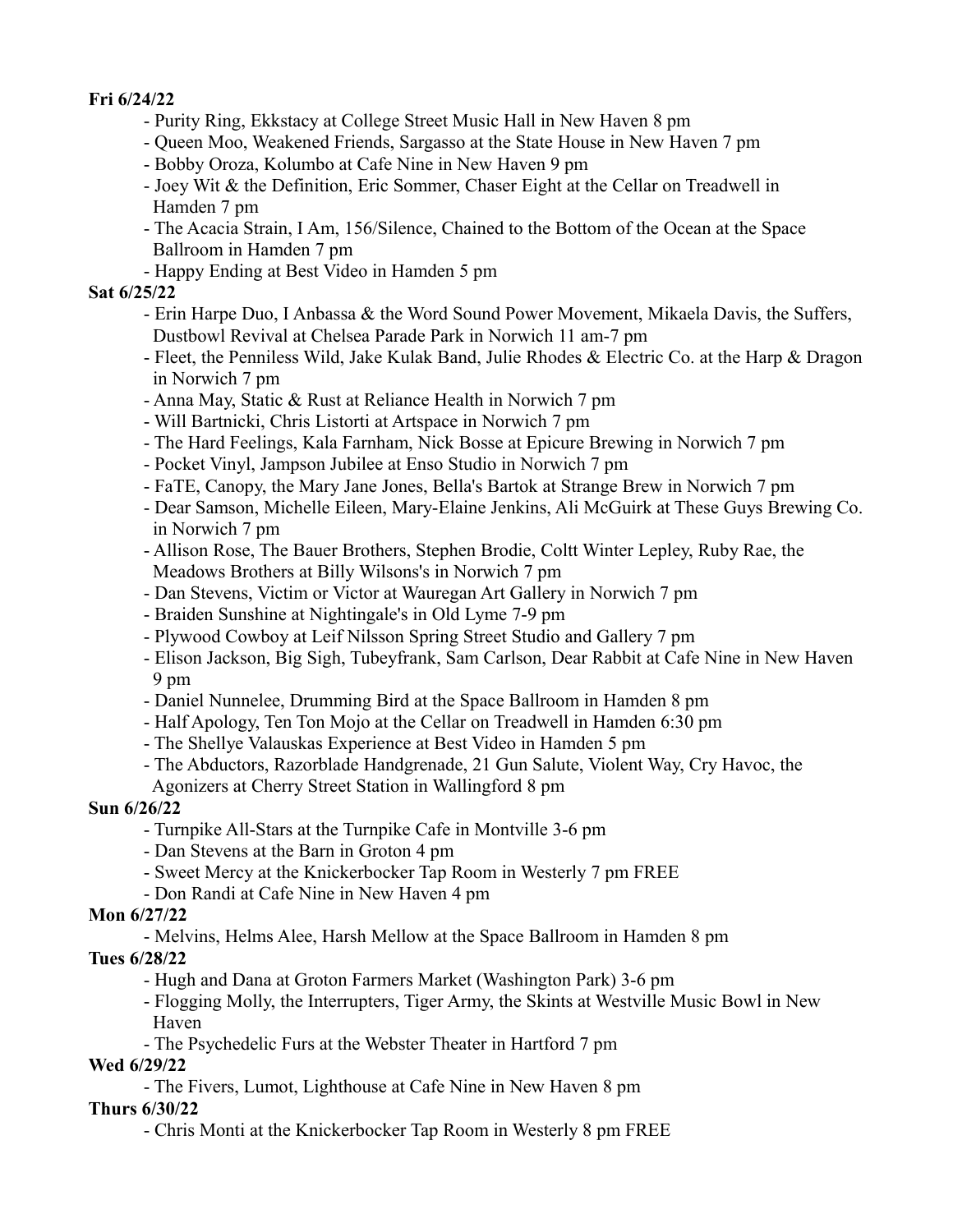- Chris & Spigs' Circus at Strange Brew in Norwich 8:30 pm

- Big Fang, Dr. Martino, Pond View, Bajzelle at the State House in New Haven 8 pm
- Perennial, Minus Points at Best Video in Hamden 7 pm

### **Fri 7/1/22**

- Rosie Flores, On the Trail at Cafe Nine in New Haven 9 pm
- Kat Wallace & David Sasso at Best Video in Hamden 7 pm
- Grim Business, Neighborhood Sh\*t, Slashers, Insurrector, the Work at the Cellar on Treadwell in Hamden 7 pm

## **Sat 7/2/22**

- Tiny Ocean at Leif Nilsson Spring Street Studio and Gallery 7 pm
- Tramp, Killer Kin, The Problem With Kids Today at Cafe Nine in New Haven 9 pm
- Garbage at College Street Music Hall in New Haven 8 pm
- Wry Bred at Best Video in Hamden 5:30 pm

# **Tues 7/5/22**

- Professor Goldstein, Mightymoonchew, Pretty Princex at Cafe Nine in New Haven 8 pm **Thurs 7/7/22**

- Hayden Spears, Tim Donnel, Susan Jensen, Nick Capozza at Strange Brew in Norwich 8:30 pm
- Cary Morin, Ponybird at Cafe Nine in New Haven 8 pm

# **Fri 7/8/22**

- Lys Guillorn, Shannon McMahon, Frank Critelli, Anne Marie Menta at Best Video in Hamden 7 pm (Benefit for Greater New Haven Cat Project)
- Down With Rent, Brix'n Mortar, Sonorous Rising, Insurrector, WT at Cherry Street Station in Wallingford 7 pm

### **Sat 7/9/22**

- Dogbite Duo at Waterford Farmers Market 11 am-1 pm
- Someon You Can Xray, Kala Farnham & Company at the Knickerbocker Cafe in Westerly 8 pm
- Parker's Tangent at Leif Nilsson Spring Street Studio and Gallery 7 pm
- Suzi Moon, Ditch Boys at Cafe Nine in New Haven 9 pm
- Keep Flying, Shakeout, Sunday Morning, Scooped Up, Always Grounded at the Space Ballroom in Hamden 8 pm
- Breakpoint Integrity, Diana Drive, Vespera at Cherry Street Station in Wallingford 7 pm
- Robert Gordon at the Met in Pawtucket 9 pm

# **Sun 7/10/22**

- Hugh Birdsall, Amy/Chris/Char of String Theory, Gilead Road, Ron Barnes, the Caroland w/ Tim Lambert & Steve Fagin, Jake Wysoski, Ian Frenkel, Maggie's Guitar at the Hygienic Art Park in New London 12-4 pm
- Robert Gordon, Bobcat's One Man Band at Cafe Nine in New Haven 8 pm
- Bay Ledges at the Space Ballroom in Hamden 8 pm

# **Wed 7/13/22**

- Eilen Jewell at Cafe Nine in New Haven 8 pm
- Psychedelic Furs, X at the Strand in Providence 8 pm

# **Thurs 7/14/22**

- Emma Swift, Dogbite at the Hygienic Art Park in New London
- Fatal Film, Chewy, Book II at Strange Brew in Norwich 8:30 pm
- Big Bad Johns, Cadavers, Goldpark at Cafe Nine in New Haven 8 pm
- Pigeon Pit, Ezra Cohen, Alexandra Burnet, Tim Rowe at Never Ending Books Vol. 2 in New Haven 7 pm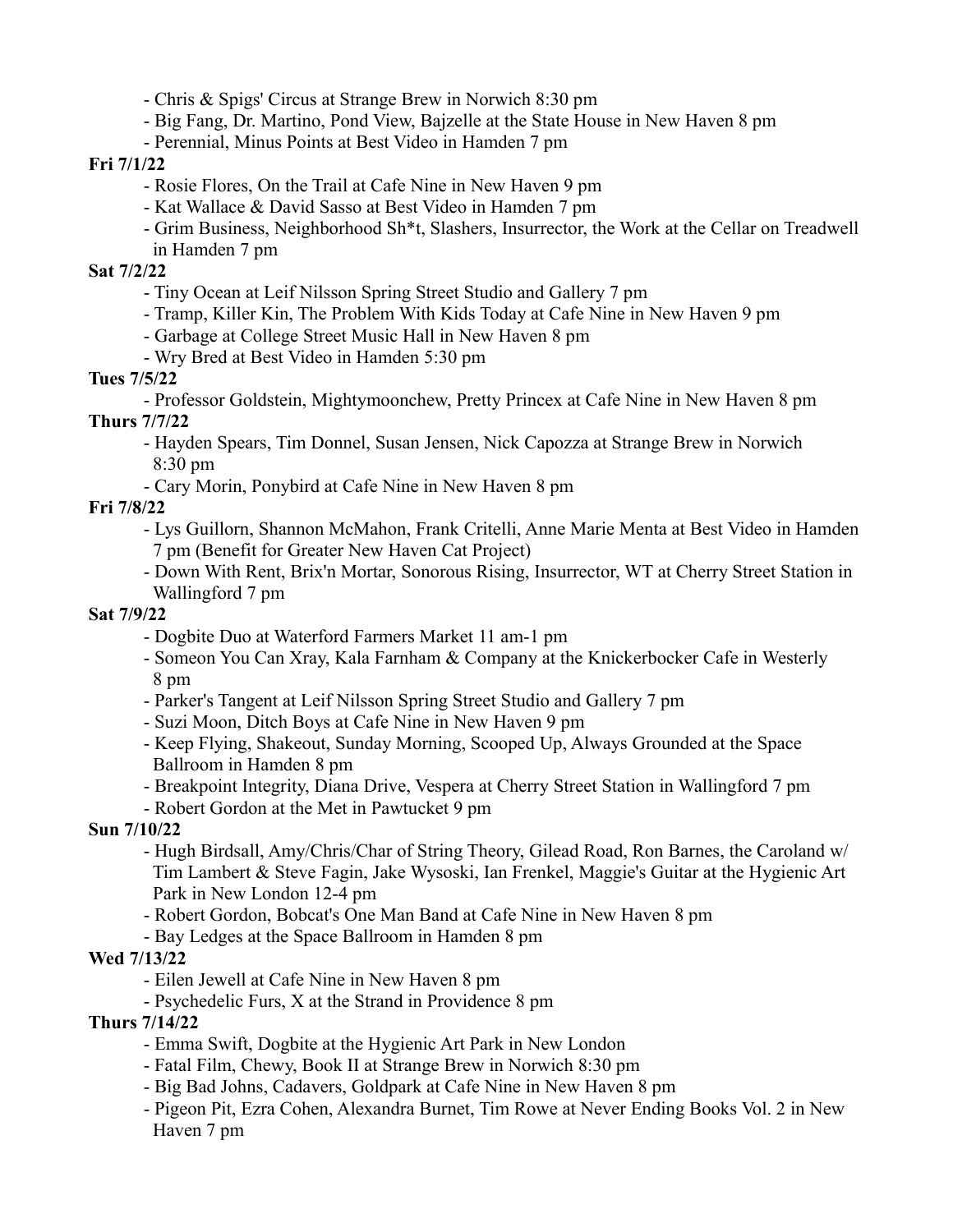**Fri 7/15/22**

- Thor Jensen at the United Theatre in Westerly 8 pm

- Ulterior Motif, Troll 2, Early Riser, Hematoad, Skin & Bones, Jake Fullington at the Cellar on Treadwell in Hamden 7 pm
- The Slambovian Circus of Dreams at the Shea Theater in Turners Falls MA 8 pm

#### **Sat 7/16/22**

- John Martorelli at Leif Nilsson Spring Street Studio and Gallery 7 pm
- Brian Ember, Psychic Newborns, Night Mansions at Cafe Nine in New Haven 9 pm
- The Moon Shells at Best Video in Hamden 5 pm
- Cry Havoc!, Killer Kin, Informal Society, The Errorists, Cherry Pop, Common Disaster, the Gollygee Willikers at the Cellar on Treadwell in Hamden 7 pm

### **Sun 7/17/22**

- Strfkr, the Undercover Dream Lovers, Das Kope at College Street Music Hall in New Haven 7:30 pm
- A Celebration of the Life & Music of Kerry Miller at Cafe Nine in New Haven 2 pm

#### **Mon 7/18/22**

- The Dollyrots, Don't Panic, Dr. Martino at Cafe Nine in New Haven 8 pm
- Beach House at College Street Music Hall in New Haven 8 pm

### **Wed 7/20/22**

- Chris Pierce, Paul Bergmann at Cafe Nine in New Haven 8 pm
- Broncho, Tchotchke at the Space Ballroom in Hamden 8 pm
- Jimmie Vaughan at Infinity Hall in Hartford 8 pm

### **Thurs 7/21/22**

- The Silks at the Hygienic Art Park in New London 6-9 pm
- Hugh and Dana at Niantic Farmers Market 3-6 pm
- Ratboys, the Most, Floral, Elaine the Singer, the Refectory at the State House in New Haven 7 pm
- Brian Ember at Best Video in Hamden 5 pm
- Jimmie Vaughan at the FTC Warehouse in Fairfield 8 pm

#### **Fri 7/22/22**

- Mewithoutyou, Why? at College Street Music Hall in New Haven 8 pm
- Redd Volkaert, Eugene Chrysler Band at Cafe Nine in New Haven 9 pm
- Elf Power, E.R. Jurken, Imperial Knife at the Columbus Theatre in Providence

#### **Sat 7/23/22**

- Arrowhead at Leif Nilsson Spring Street Studio and Gallery 7 pm
- Thelma and the Sleaze at Cafe Nine in New Haven 9 pm
- Frog Hollow at Best Video in Hamden 5 pm
- Jimmie Vaughan at Infinity Hall in Norfolk 8 pm

#### **Sun 7/24/22**

- The Cult, Black Rebel Motorcycle Club, Zola Jesus at College Street Music Hall in New Haven 7:30 pm
- Rachel Sumner & Traveling Light, Moon Shells (duo) at Cafe Nine in New Haven 4 pm
- Elf Power, E.R. Jurken at the Space Ballroom in Hamden 8 pm

### **Tues 7/26/22**

- Courtney Barnett, Shamir at College Street Music Hall in New Haven 8 pm **Wed 7/27/22**
	- Deer Tick, Lightning Bug at the Space Ballroom in Hamden

### **Thurs 7/28/22**

- Twisted Pine, Sweet Mercy, Kat & Brad at the Hygienic Art Park in New London 6-9 pm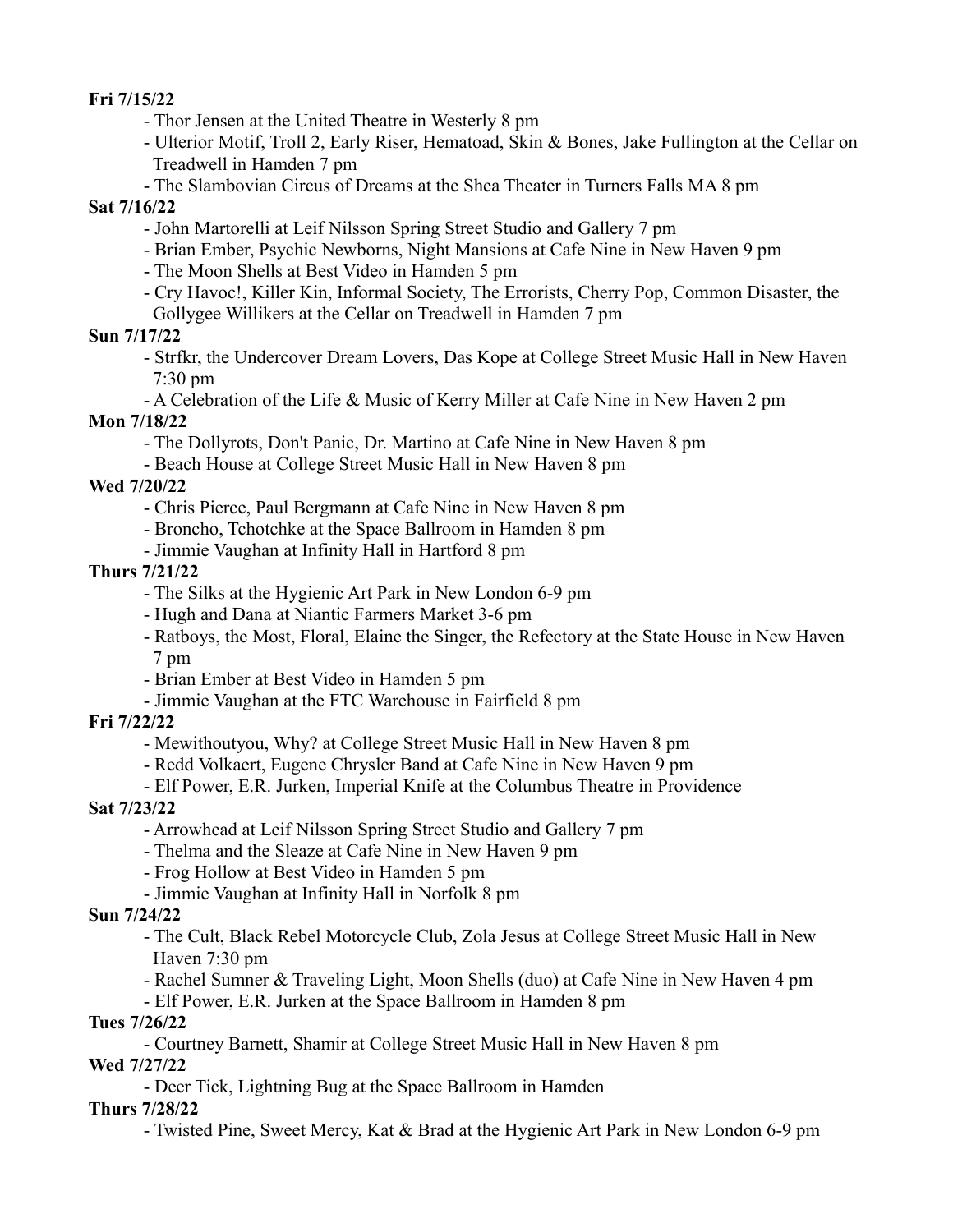- Evolfo, the Tines, Bajzelle at Cafe Nine in New Haven 8 pm

- Nada Surf, Kids That Fly at the Space Ballroom in Hamden 8 pm

**Fri 7/29/22**

- Dogbite at the Social in New London 8-11 pm
- Hop Along at the Space Ballroom in Hamden 8 pm
- Shame Penguin, Ethan James, Trashing Violet at the Cellar on Treadwell in Hamden 7 pm **Sat 7/30/22**
	- Laini & the Wildfire, Colxy at Cafe Nine in New Haven 9 pm

**Sun 7/31/22**

- Turnpike All-Stars at the Turnpike Cafe in Montville 3-6 pm
- The ToneShifters at the Wolf Den in Uncasville 7 pm
- The Goddamn Gallows, Rebelmatic at Cafe Nine in New Haven 4 pm

### **Thurs 8/4/22**

- The Hoolios, the CarLeans at the Hygienic Art Park in New London 6-9 pm
- Bajzelle, Ponce, Hosemen, Distant States at Cafe Nine in New Haven 8 pm
- Crywank & Chastity, Mesmer at the State House in New Haven 7 pm

### **Fri 8/5/22**

- Oneida, Psychic Newborns at the State House in New Haven 8 pm

### **Sat 8/6/22**

- Standards, Glacier Veins at the State House in New Haven 7 pm
- Mandala, Lavender Social Club, The Problem With Kids Today at the Space Ballroom in Hamden 8 pm

### **Sun 8/7/22**

- Jake La Botz at Cafe Nine in New Haven 4 pm

### **Tues 8/9/22**

- The Toasters, Ghost Tones at Cafe Nine in New Haven 8 pm

#### **Wed 8 10/22**

- Matmos, Jeff Carey, Tongue Depressor at the State House in New Haven 8 pm

#### **Thurs 8/11/22**

- Walt Wilkens, Marc Douglas Berardo, the CarLeans at Cafe Nine in New Haven 8 pm
- Semaphora at Best Video in Hamden 7 pm

#### **Fri 8/12/22**

- Mickey Leigh's Mutated Music, the Chelsea Curve, Dogbite at the Hygienic Art Park in New London 7 pm
- Carole Sylvan & the Name Droppers at Cafe Nine in New Haven 9 pm
- Nick Lowe, Los Straitjackets at the FTC Warehouse in Fairfield 8 pm

### **Sat 8/13/22**

- The Fleshtones at Cafe Nine in New Haven 9:30 pm

### **Sun 8/14/22**

- Lamb Bombs, the Deacons, Mitch Kramer at Scottish Dave's Pub in Clinton 3 pm
- Tre Burt, Ward Hayden, Avi Jacobs at the Knickerbocker Cafe in Westerly 8 pm

# - Covey, Sincere Engineer, Posture and the Grizzly at the Space Ballroom in Hamden 7:30 pm

# **Tues 8/16/22**

- Elvis Costello & the Imposters, Nick Lowe. Los Straitjackets at the Pines Theater in
- Northampton MA 7 pm

### **Wed 8/17/22**

- Meridian Brothers at Cafe Nine in New Haven 8 pm

### **Thurs 8/18/22**

- Sweet Knives at Cafe Nine in New Haven 9 pm